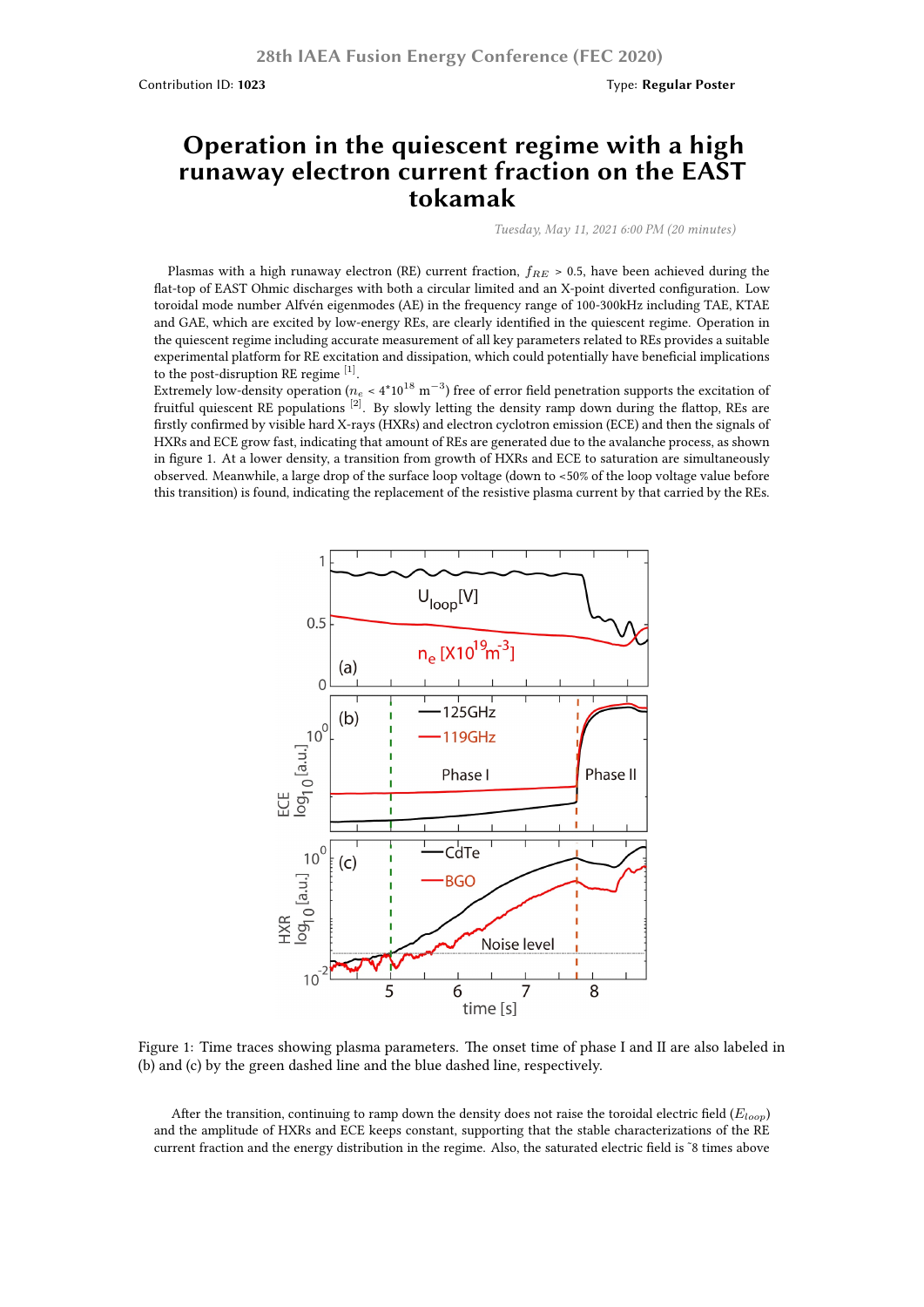the theoretical critical electric field for avalanche growth (*E<sup>C</sup>* ) but lower than the threshold electric field for Dreicer generation (12-20 \* *E<sup>C</sup>* ).

During low-density ohmic discharges, a bump on energetic electron energetic distribution is formed. Low toroidal mode number Alfvén eigenmodes (AE) in the range of 100-300kHz, including TAE, KTAE and GAE, are excited by energetic electrons and detected by magnetic signals and reflectometry, as shown in figure 2. These activities strongly correlate with evolution of energetic-electron energetic distribution.



Figure 2: (a) Time traces showing plasma parameters and (b) time-dependent spectra of the edge magnetic fluctuations.

Besides, Multiple KTAEs excited by energetic electrons <sup>[3]</sup> and geodesic acoustic mode have been simultaneously observed. Three-wave interactions between these modes are conclusively identified, indicating fixed phase relationship. This nonlinear coupling, may lead to SAW instability nonlinear saturation, as well as EP energy channeling through KTAEs into the GAM, and eventually, bulk plasma heating through GAM collisionless damping [4].

*This material is based upon work supported in part by the National Key R&D Program of China under Contract No. 2017YFE0301205, the National Natural Science Foundation of China under Contract No. 11775267, and Youth Innovation Promotion Association of Chinese Academy of Sciences under Contract No. 2017480.*

## References

- [1] P. Aleynikov and B. Breizmann 2015 *Phys. Rev. Lett.* **114** 155001
- [2] L. Zeng *et al* 2016 43rd EPS conference on Plasma Physics, Leuven, Belgium, O4.112
- [3] F. Zonca and L. Chen 1996 *Phys. Plasmas* **3** 323
- [4] Z. Qiu *et al* 2018 *Phys. Rev. Lett.* **120** 135001

## **Affiliation**

Institute of Plasma Physics, Chinese Academy of Sciences, Hefei 230031, China

## **Country or International Organization**

China

**Primary authors:** ZENG, Long (Institute of Plasma Physics, Chinese Academy of Sciences); Dr ZHU, Xiang (Shenzhen University); QIU, Zhiyong (Zhejiang University); LIANG, Yunfeng (Forschungszentrum Jülich GmbH, Germany)